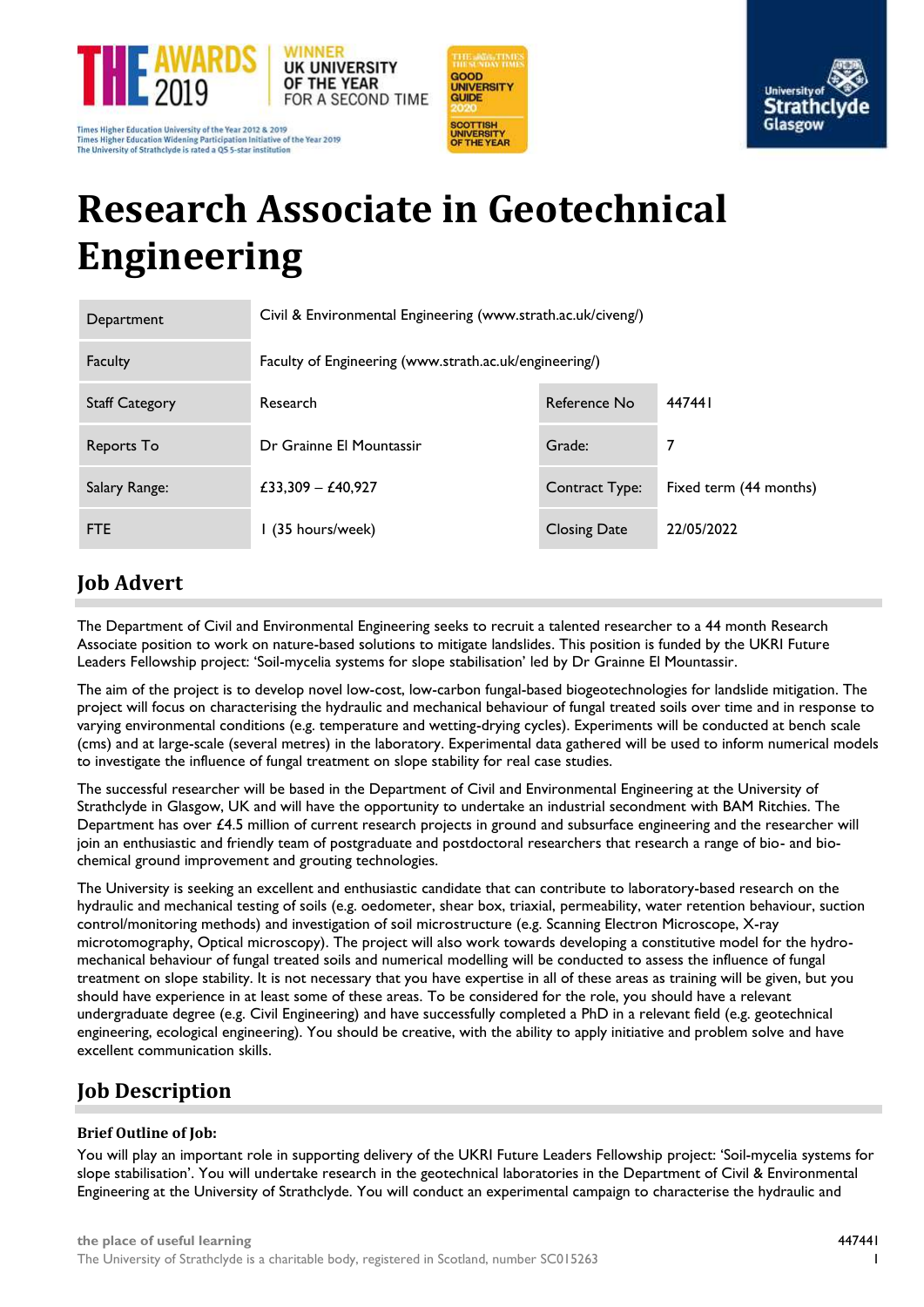mechanical behvaiour of fungal treated soils over time and in response to varying environmental conditions. You will investigate the micro-mechanisms responsible for the modification of soil behaviour. You will use the experimental data collected to inform numerical models to evaluate the influence of fungal treatment on slope stability.

### **Main Activities/Responsibilities:**

| Conduct individual and/or collaborative research, including determining appropriate experimental methods and<br>2.<br>contribute to the development of new experimental methods.<br>Conduct slope stability analyses using numerical methods.<br>3.<br>4.<br>mycelia systems for slope stabilisation', with guidance from senior colleagues as required.<br>Write up research work for publication, individually or in collaboration with colleagues, and disseminate results at<br>project meetings, via peer reviewed journal publications and via presentation at international & national conferences<br>5.<br>and workshops.<br>6.<br>planning for future proposals for follow-on funding.<br>7.<br>potential sources of funding.<br>Collaborate with colleagues on the development of knowledge exchange activities by, for example, participating in<br>8.<br>initiatives which establish research links with industry.<br>9.<br>Contribute to supervision of postgraduate students within the research group.<br>10.<br>and industry)<br>Plan and manage own workload, with guidance from colleagues as required.<br>II.<br>Contribute to teaching in the department as required by, for example, running tutorials and supervising practical<br>12.<br>work.<br>Continually update knowledge and understanding in the field to inform research activity.<br>13. | $\mathsf{I}$ . | Characterise the microstructure and hydraulic and mechanical behaviour of fungal treated soils using a range of<br>different techniques. |
|--------------------------------------------------------------------------------------------------------------------------------------------------------------------------------------------------------------------------------------------------------------------------------------------------------------------------------------------------------------------------------------------------------------------------------------------------------------------------------------------------------------------------------------------------------------------------------------------------------------------------------------------------------------------------------------------------------------------------------------------------------------------------------------------------------------------------------------------------------------------------------------------------------------------------------------------------------------------------------------------------------------------------------------------------------------------------------------------------------------------------------------------------------------------------------------------------------------------------------------------------------------------------------------------------------------------------------------------------------------------------|----------------|------------------------------------------------------------------------------------------------------------------------------------------|
|                                                                                                                                                                                                                                                                                                                                                                                                                                                                                                                                                                                                                                                                                                                                                                                                                                                                                                                                                                                                                                                                                                                                                                                                                                                                                                                                                                          |                |                                                                                                                                          |
|                                                                                                                                                                                                                                                                                                                                                                                                                                                                                                                                                                                                                                                                                                                                                                                                                                                                                                                                                                                                                                                                                                                                                                                                                                                                                                                                                                          |                |                                                                                                                                          |
|                                                                                                                                                                                                                                                                                                                                                                                                                                                                                                                                                                                                                                                                                                                                                                                                                                                                                                                                                                                                                                                                                                                                                                                                                                                                                                                                                                          |                | As part of the research group on fungal biogeotechnologies, play a major role in the delivery of the FLF project: 'Soil-                 |
|                                                                                                                                                                                                                                                                                                                                                                                                                                                                                                                                                                                                                                                                                                                                                                                                                                                                                                                                                                                                                                                                                                                                                                                                                                                                                                                                                                          |                |                                                                                                                                          |
|                                                                                                                                                                                                                                                                                                                                                                                                                                                                                                                                                                                                                                                                                                                                                                                                                                                                                                                                                                                                                                                                                                                                                                                                                                                                                                                                                                          |                | Identify sources of funding and contribute to the securing of funds for research, including drafting grant proposals and                 |
|                                                                                                                                                                                                                                                                                                                                                                                                                                                                                                                                                                                                                                                                                                                                                                                                                                                                                                                                                                                                                                                                                                                                                                                                                                                                                                                                                                          |                | Join external networks to share information and ideas, inform the development of research objectives and to identify                     |
|                                                                                                                                                                                                                                                                                                                                                                                                                                                                                                                                                                                                                                                                                                                                                                                                                                                                                                                                                                                                                                                                                                                                                                                                                                                                                                                                                                          |                |                                                                                                                                          |
|                                                                                                                                                                                                                                                                                                                                                                                                                                                                                                                                                                                                                                                                                                                                                                                                                                                                                                                                                                                                                                                                                                                                                                                                                                                                                                                                                                          |                |                                                                                                                                          |
|                                                                                                                                                                                                                                                                                                                                                                                                                                                                                                                                                                                                                                                                                                                                                                                                                                                                                                                                                                                                                                                                                                                                                                                                                                                                                                                                                                          |                | Liase with colleagues and students in the research group and report to external project partners (both from academia                     |
|                                                                                                                                                                                                                                                                                                                                                                                                                                                                                                                                                                                                                                                                                                                                                                                                                                                                                                                                                                                                                                                                                                                                                                                                                                                                                                                                                                          |                |                                                                                                                                          |
|                                                                                                                                                                                                                                                                                                                                                                                                                                                                                                                                                                                                                                                                                                                                                                                                                                                                                                                                                                                                                                                                                                                                                                                                                                                                                                                                                                          |                |                                                                                                                                          |
|                                                                                                                                                                                                                                                                                                                                                                                                                                                                                                                                                                                                                                                                                                                                                                                                                                                                                                                                                                                                                                                                                                                                                                                                                                                                                                                                                                          |                |                                                                                                                                          |

## **Person Specification**

### **Educational and/or Professional Qualifications**

(E=Essential, i.e. a candidate must meet all essential criteria to be considered for selection, D=Desirable)

E1 Good honours undergraduate degree or Masters Degree in a relevant science or engineering discipline (e.g. Civil Engineering)

E2 PhD (or equivalent professional experience) in an appropriate discipline (e.g. Geotechnical Engineering, Ecological Engineering).

### **Experience**

E3 Experience of relevant laboratory-based research (e.g. experience in soils testing, imaging techniques)

D1 Experience in constitutive and/or numerical modelling of geomaterials

E4 Sufficient breadth or depth of knowledge in the relevant discipline/s to contribute to research programmes and to the development of research activities.

D2 Experience of multi-disciplinary research

D3 Experience of student supervision

### **Job Related Skills and Achievements**

E5 Developing ability to conduct individual research work and to disseminate results

E6 Ability to use initiative, creativity and judgment in applying and developing research methods

E7 Ability to plan and organise own workload effectively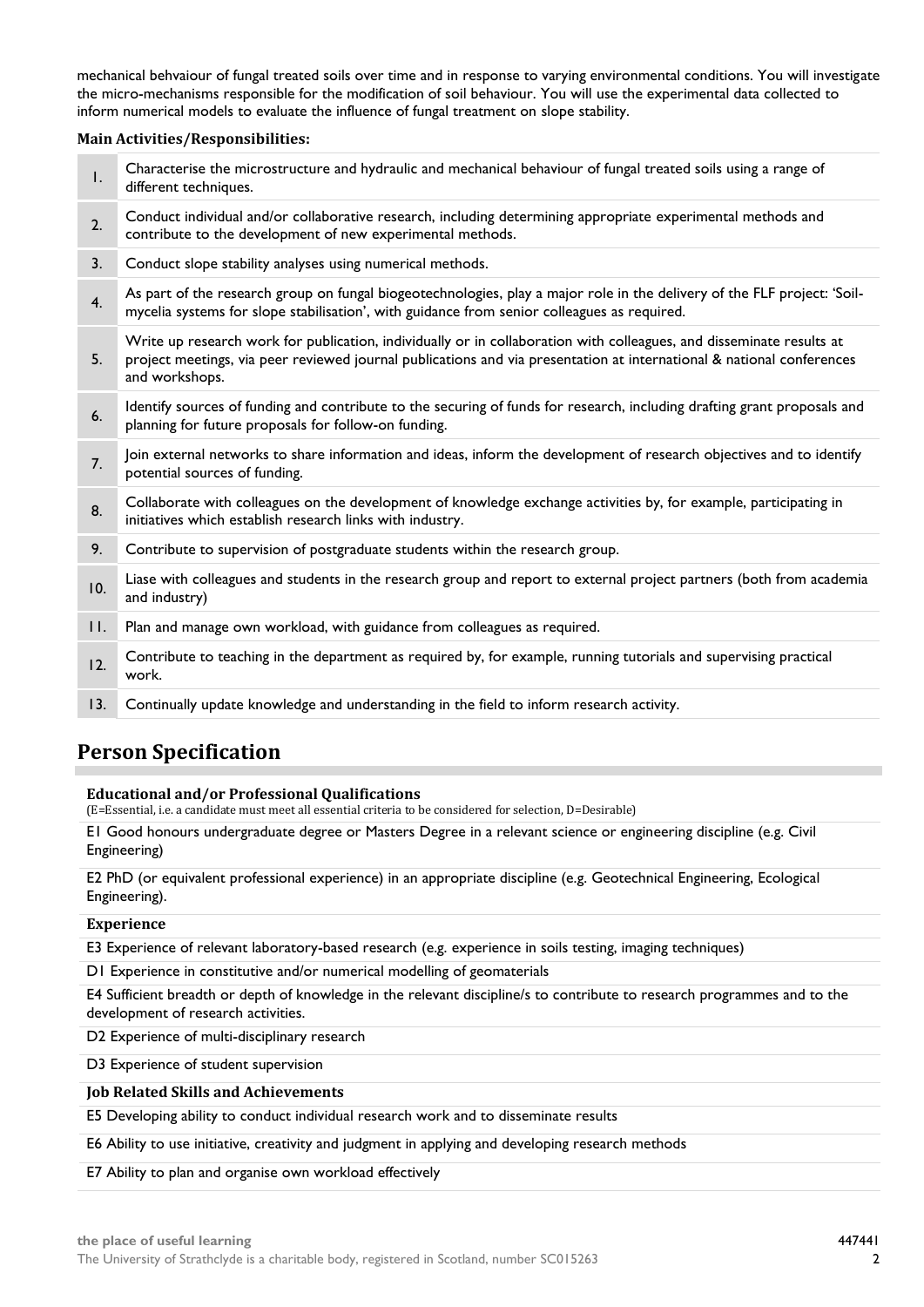D4 Ability to write high quality journal papers

D5 Developing ability to prepare research proposals

### **Personal Attributes**

E8 Ability to work both independently and within a multi-disciplinary team.

E9 Excellent interpersonal and communication skills, with the ability to listen, engage and persuade and to present complex information in an accessible way to a range of audiences

### **Application Procedure**

Applicants are required to complete an application form including the name of three referees who will be contacted before interview without further permission, unless you indicate that you would prefer otherwise. Applicants should also submit a Curriculum Vitae and a covering letter detailing the knowledge, skills and experience you think make you the right candidate for the job. Applicants should also complete the Equal Opportunities Monitoring Form.

### **Other Information**

Further information on the application process and working at Strathclyde can be found on our website [\(http://www.strath.ac.uk/hr/workforus\)](http://www.strath.ac.uk/hr/workforus).

Informal enquiries about the post can be directed to Dr Grainne El Mountassir, Senior Lecturer in Geotechnical Engineering, (grainne.elmountassir@strath.ac.uk).

### **Conditions of Employment**

Conditions of employment relating to the Research staff category can be found at[: Conditions of Employment](http://www.strath.ac.uk/hr/careerpathways/informationtermsconditions/).

### **Rewards and Benefits**

Our staff have access to a wide range of outstanding benefits that include financial rewards, family friendly and wellbeing benefits and career development opportunities, details of which can be found [here.](https://www.strath.ac.uk/workwithus/vacancies/rewardsbenefits/)

### **Probation**

Where applicable, the successful applicant will be required to serve a 9 month probationary period.

### **Pension**

The successful applicant will be eligible to join the Universities' Superannuation Scheme. Further information regarding this scheme is available from [Payroll and Pensions.](http://www.strath.ac.uk/finance/financialservices/pensions/)

### **Relocation**

Where applicable, the University offers a relocation package to support new employees who meet the eligibility criteria. The relocation package is offered as a contribution towards costs incurred, and is designed to be flexible, allowing staff to use the financial support available in the way that will be most helpful to them. Further details are outlined in the Relocation Policy.

### **Interviews**

Formal interviews for this post will be held on (to be confirmed).

### **Equality and Diversity**

We value diversity and welcome applications from all sections of the community.

The University currently holds a Bronze Athena SWAN award, recognising our commitment to advancing gender equality in academia across all academic disciplines and professional and support functions.

### **University Values**

The University's Values capture what we're all about: who we are, what we believe in and what we stand for. [Our Values](https://www.strath.ac.uk/whystrathclyde/values/) have been derived from how we act and how we expect to be treated as part of Strathclyde.